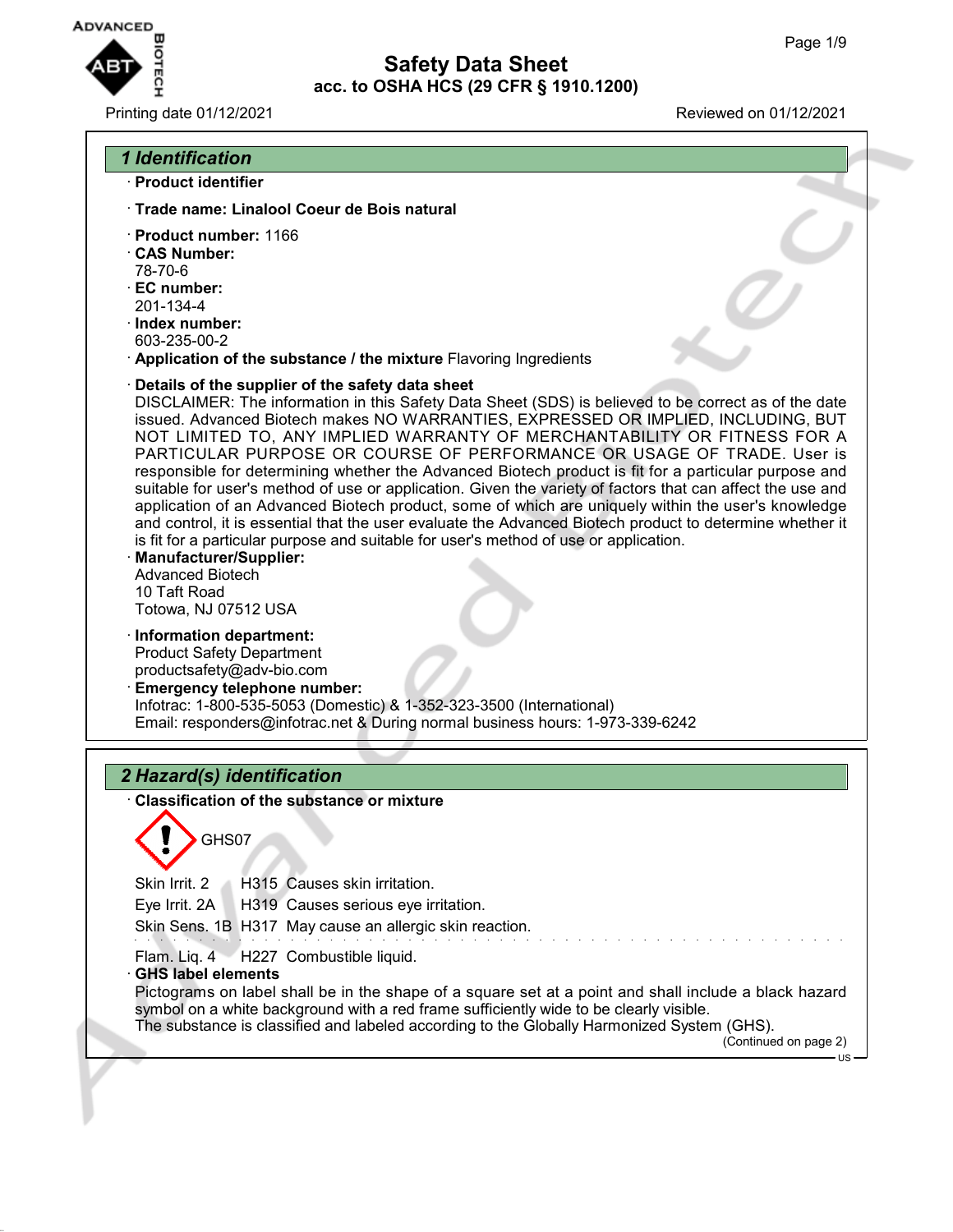



· **Index number:** 603-235-00-2

(Continued on page 3)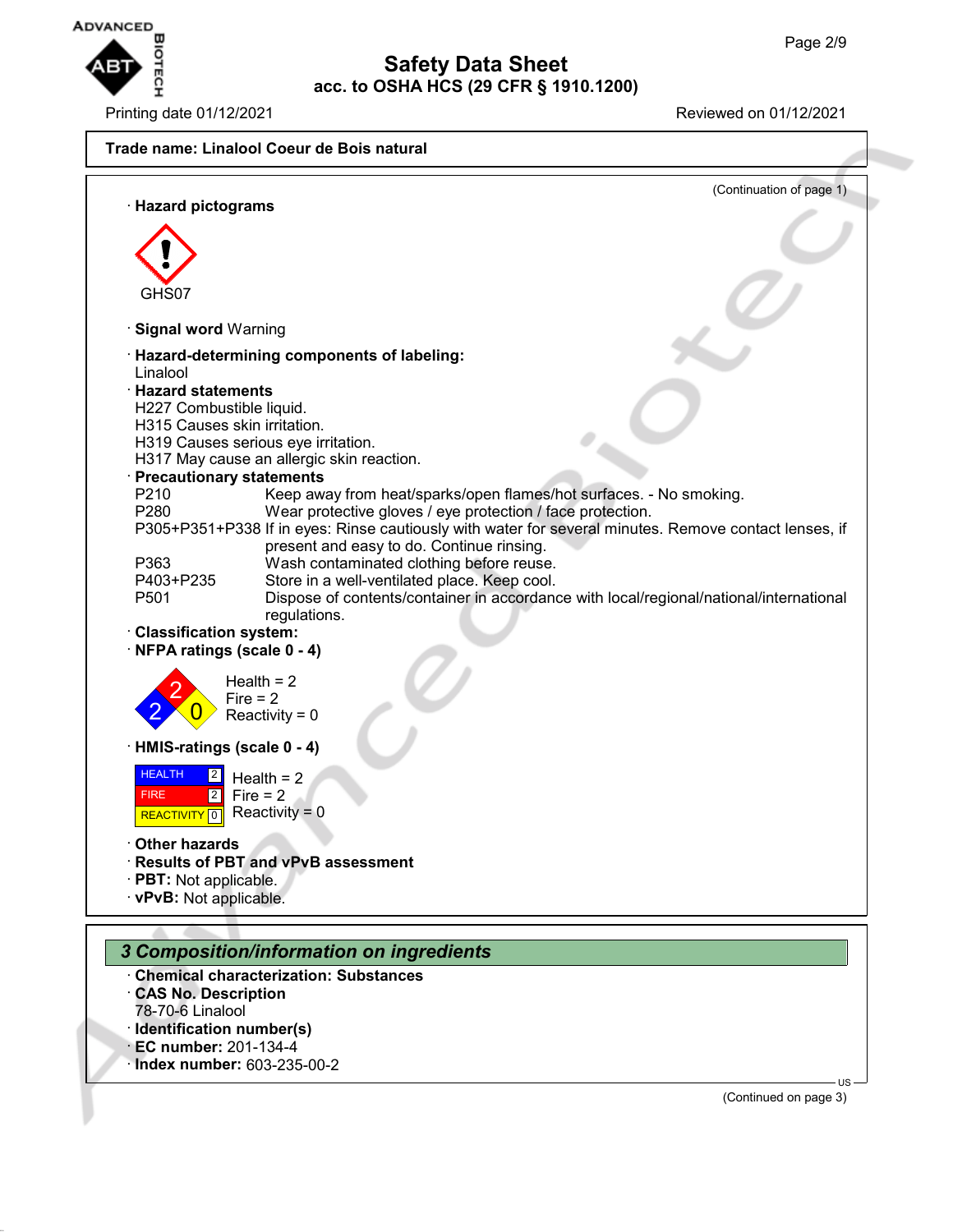

#### Printing date 01/12/2021 Reviewed on 01/12/2021

### **Trade name: Linalool Coeur de Bois natural**

(Continuation of page 2)

#### *4 First-aid measures*

- · **Description of first aid measures**
- · **General information:** Immediately remove any clothing soiled by the product.
- · **After inhalation:** Supply fresh air; consult doctor in case of complaints.
- · **After skin contact:** Immediately rinse with water.
- · **After eye contact:**

Rinse opened eye for several minutes under running water. If symptoms persist, consult a doctor.

- · **After swallowing:** If symptoms persist consult doctor.
- · **Information for doctor:**
- · **Most important symptoms and effects, both acute and delayed** No further relevant information available.
- · **Indication of any immediate medical attention and special treatment needed** No further relevant information available.

## *5 Fire-fighting measures*

- · **Extinguishing media**
- · **Suitable extinguishing agents:**
- CO2, extinguishing powder or water spray. Fight larger fires with water spray or alcohol resistant foam.
- · **Special hazards arising from the substance or mixture** No further relevant information available.
- · **Advice for firefighters**
- · **Protective equipment:** No special measures required.
- · **Additional information**
- Cool endangered receptacles with water spray.

Collect contaminated fire fighting water separately. It must not enter the sewage system.

## *6 Accidental release measures*

- · **Personal precautions, protective equipment and emergency procedures** Wear protective equipment. Keep unprotected persons away.
- · **Environmental precautions:** Do not allow to enter sewers/ surface or ground water.
- · **Methods and material for containment and cleaning up:** Absorb with liquid-binding material (sand, diatomite, acid binders, universal binders, sawdust). Dispose contaminated material as waste according to item 13. Ensure adequate ventilation.
- **Reference to other sections**
- See Section 7 for information on safe handling.
- See Section 8 for information on personal protection equipment.
- See Section 13 for disposal information.
- · **Protective Action Criteria for Chemicals**
- · **PAC-1:**

Substance is not listed.

· **PAC-2:**

Substance is not listed.

· **PAC-3:**

Substance is not listed.

(Continued on page 4)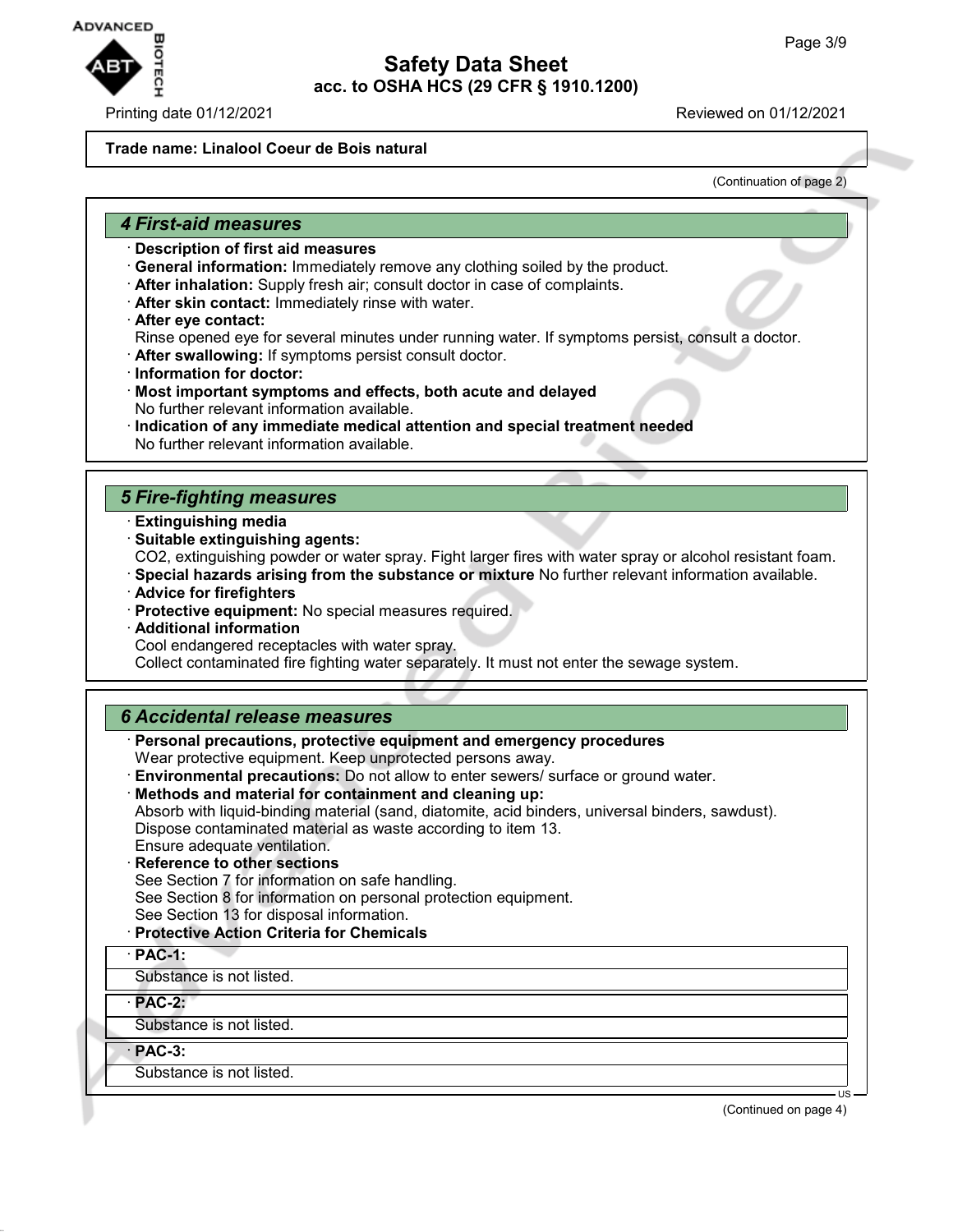

#### Printing date 01/12/2021 Reviewed on 01/12/2021

#### **Trade name: Linalool Coeur de Bois natural**

(Continuation of page 3)

## *7 Handling and storage*

- · **Handling:**
- · **Precautions for safe handling** No special precautions are necessary if used correctly.
- · **Information about protection against explosions and fires:** Keep ignition sources away - Do not smoke.
- · **Conditions for safe storage, including any incompatibilities**
- · **Storage:**
- · **Requirements to be met by storerooms and receptacles:** No special requirements.
- Please refer to product specification for product storage requirements.
- · **Information about storage in one common storage facility:** Not required.
- · **Further information about storage conditions:** Keep receptacle tightly sealed.
- · **Specific end use(s)** No further relevant information available.

## *8 Exposure controls/personal protection*

· **Additional information about design of technical systems:** No further data; see item 7.

- · **Control parameters**
- · **Components with limit values that require monitoring at the workplace:** Not required.
- · **Additional information:** The lists that were valid during the creation were used as a basis.
- · **Exposure controls**
- · **Personal protective equipment:**
- · **General protective and hygienic measures:** Keep away from foodstuffs, beverages and feed. Immediately remove all soiled and contaminated clothing. Wash hands before breaks and at the end of work. Avoid contact with the eyes. Avoid contact with the eyes and skin.
- · **Breathing equipment:** Not required.
- · **Protection of hands:**



Protective gloves

The glove material has to be impermeable and resistant to the product/ the substance/ the preparation. Due to missing tests no recommendation to the glove material can be given for the product/ the preparation/ the chemical mixture.

Selection of the glove material should be based on consideration of the penetration times, rates of diffusion and the degradation

· **Material of gloves**

The selection of the suitable gloves does not only depend on the material, but also on further marks of quality and varies from manufacturer to manufacturer.

#### **Penetration time of glove material**

The exact break through time has to be determined by the manufacturer of the protective gloves and has to be observed.

(Continued on page 5)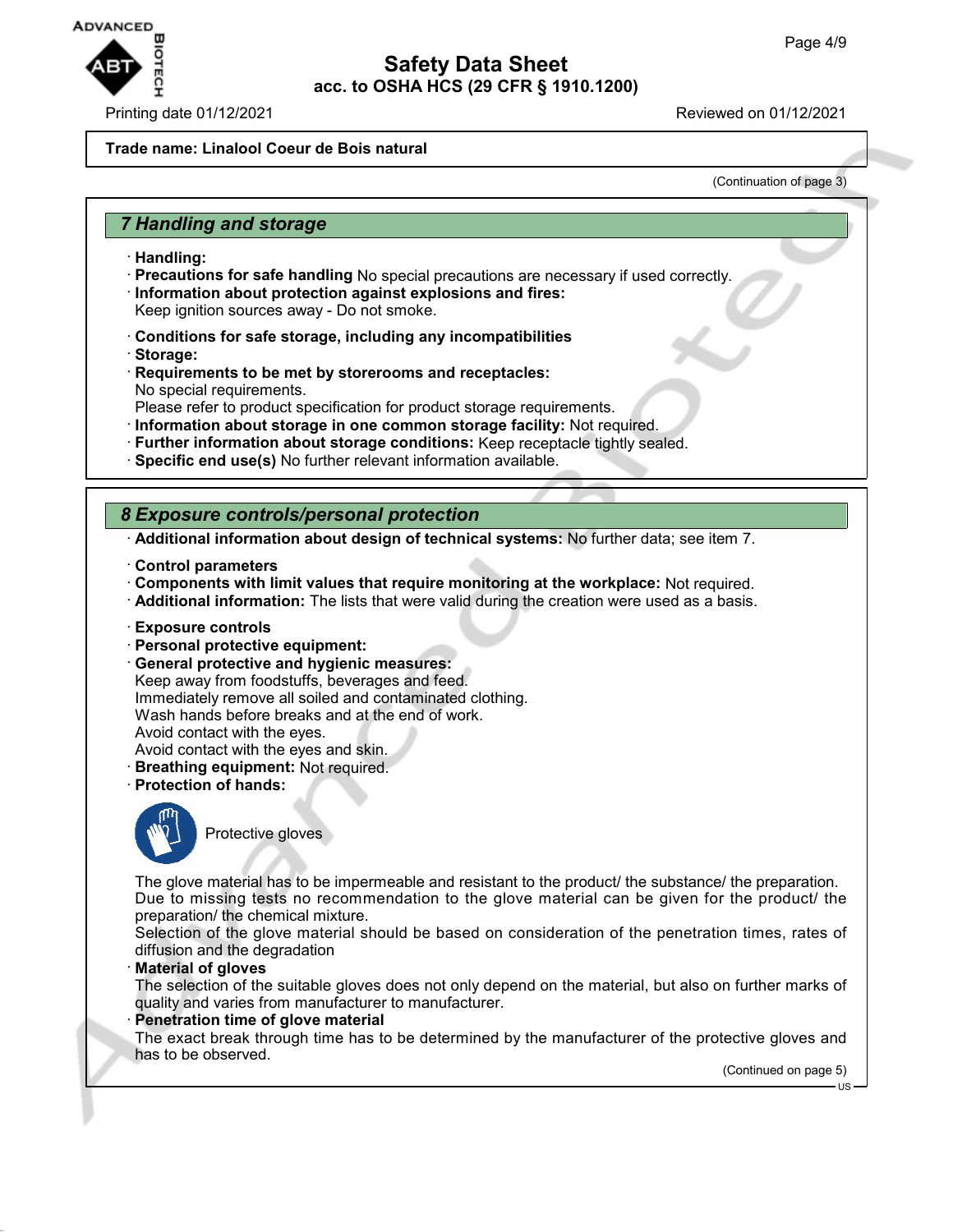

Printing date 01/12/2021 Reviewed on 01/12/2021

## **Trade name: Linalool Coeur de Bois natural**

(Continuation of page 4) · **Eye protection:** Tightly sealed goggles *9 Physical and chemical properties*

| <b>General Information</b><br>· Appearance:                                                           | Molecular Weight: 154.25 g/mol                                                                    |
|-------------------------------------------------------------------------------------------------------|---------------------------------------------------------------------------------------------------|
| Form:<br>Color:<br>Odor:                                                                              | Liquid<br>According to product specification<br>According to product specification                |
| <b>Odor threshold:</b>                                                                                | Not determined.                                                                                   |
| · pH-value:                                                                                           | Not determined.                                                                                   |
| Change in condition<br><b>Melting point/Melting range:</b><br><b>Boiling point/Boiling range:</b>     | Undetermined.<br>194-197960 °C (381.2-356360 °F)                                                  |
| · Flash point:                                                                                        | 77 °C (170.6 °F)                                                                                  |
| · Flammability (solid, gaseous):                                                                      | Not applicable.                                                                                   |
| · Decomposition temperature:                                                                          | Not determined.                                                                                   |
| · Auto igniting:                                                                                      | Not determined.                                                                                   |
| Danger of explosion:                                                                                  | Not determined.                                                                                   |
| <b>Explosion limits:</b><br>Lower:<br>Upper:                                                          | Not determined.<br>Not determined.                                                                |
| · Vapor pressure:                                                                                     | Not determined.                                                                                   |
| $\cdot$ Density at 20 °C (68 °F):<br>· Relative density<br>· Vapor density<br><b>Evaporation rate</b> | 0.87 g/cm <sup>3</sup> (7.26015 lbs/gal)<br>Not determined.<br>Not determined.<br>Not determined. |
| · Solubility in / Miscibility with<br>Water:                                                          | Not miscible or difficult to mix.                                                                 |
| · Partition coefficient (n-octanol/water): Not determined.                                            |                                                                                                   |
| · Viscosity:<br>Dynamic:<br>Kinematic:<br><b>VOC content:</b>                                         | Not determined.<br>Not determined.<br>0.00%<br>0.0 g/l / 0.00 lb/gal                              |
|                                                                                                       | (Continued on page 6)                                                                             |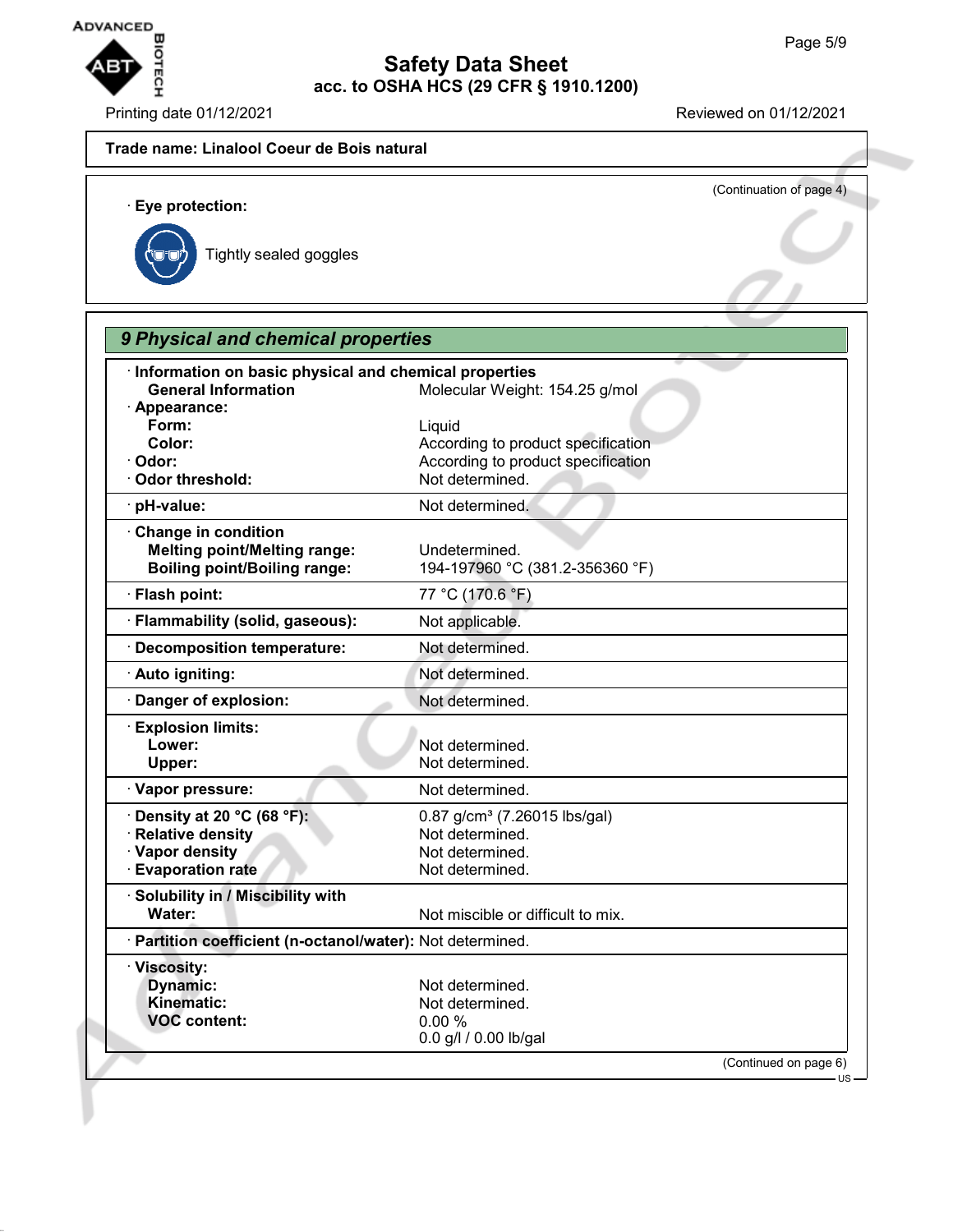

#### Printing date 01/12/2021 Reviewed on 01/12/2021

(Continuation of page 5)

#### **Trade name: Linalool Coeur de Bois natural**

· **Other information** No further relevant information available.

## *10 Stability and reactivity*

- · **Reactivity** No further relevant information available.
- · **Chemical stability**
- · **Thermal decomposition / conditions to be avoided:**

No decomposition if used according to specifications.

- · **Possibility of hazardous reactions** No dangerous reactions known.
- · **Conditions to avoid** No further relevant information available.
- · **Incompatible materials:** No further relevant information available.
- · **Hazardous decomposition products:** No dangerous decomposition products known.

## *11 Toxicological information*

- · **Information on toxicological effects**
- · **Acute toxicity:**

#### · **LD/LC50 values that are relevant for classification:**

## **ATE (Acute Toxicity Estimate)**

Oral LD50 2790 mg/kg (ATE)

#### **CAS: 78-70-6 Linalool**

# Oral LD50 2790 mg/kg (ATE)

2790 mg/kg (rat)

# Dermal LD50  $5610$  mg/kg (rabbit)

- · **Primary irritant effect:**
- · **on the skin:** No irritant effect.
- · **on the eye:** Irritating effect.
- · **Sensitization:** No sensitizing effects known.
- · **Additional toxicological information:**
- · **Carcinogenic categories**
- · **IARC (International Agency for Research on Cancer)**
- Substance is not listed.

## · **NTP (National Toxicology Program)**

Substance is not listed.

- · **OSHA-Ca (Occupational Safety & Health Administration)**
- Substance is not listed.

# *12 Ecological information*

- · **Toxicity**
- · **Aquatic toxicity:** No further relevant information available.
- · **Persistence and degradability** No further relevant information available.
- · **Behavior in environmental systems:**
- · **Bioaccumulative potential** No further relevant information available.
- · **Mobility in soil** No further relevant information available.

(Continued on page 7)

US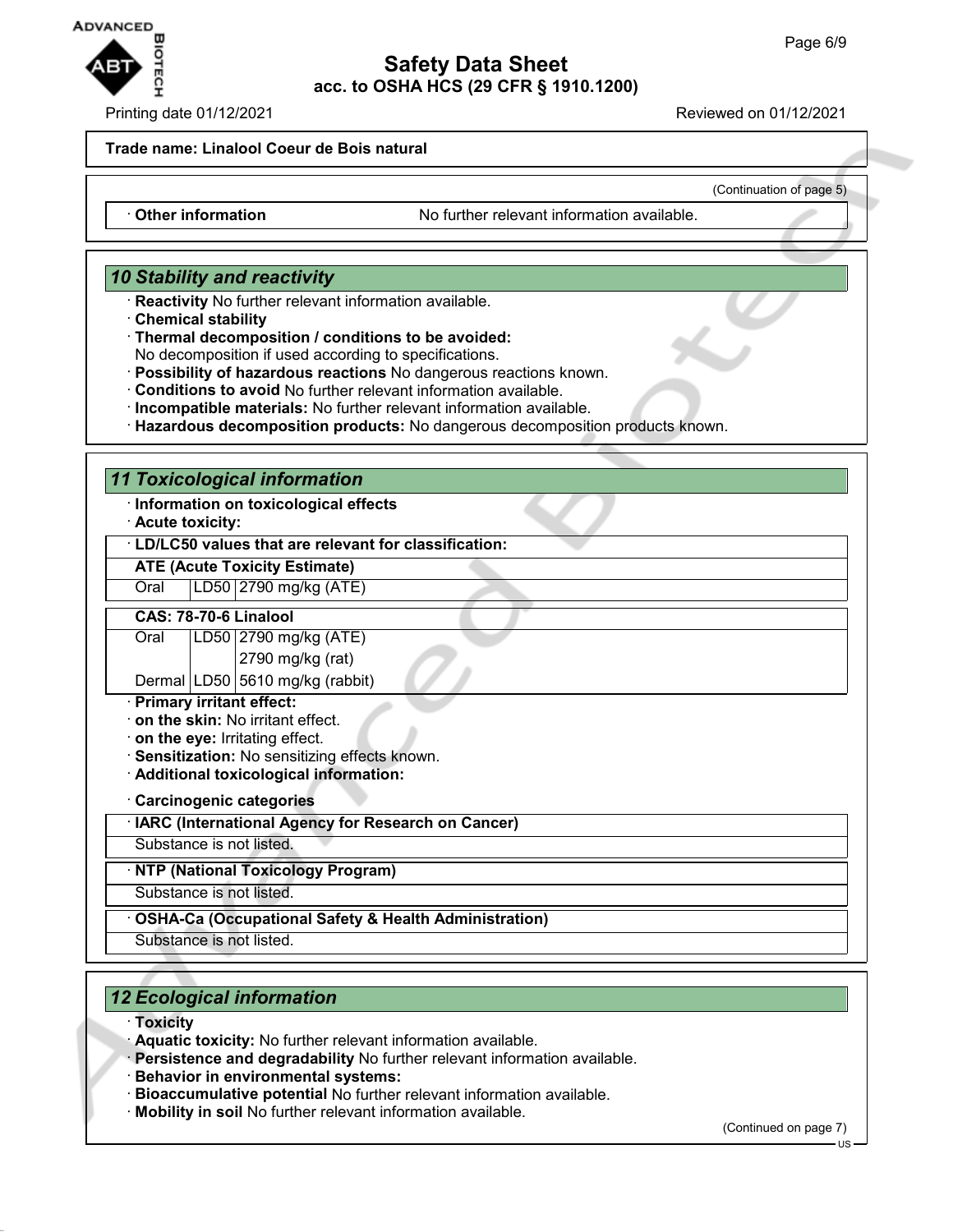

Printing date 01/12/2021 Reviewed on 01/12/2021

(Continuation of page 6)

#### **Trade name: Linalool Coeur de Bois natural**

#### · **Additional ecological information:**

· **General notes:**

Water hazard class 1 (Assessment by list): slightly hazardous for water

Do not allow undiluted product or large quantities of it to reach ground water, water course or sewage system.

- · **Results of PBT and vPvB assessment**
- · **PBT:** Not applicable.
- · **vPvB:** Not applicable.
- · **Other adverse effects** No further relevant information available.

## *13 Disposal considerations*

#### · **Waste treatment methods**

#### · **Recommendation:**

Must not be disposed of together with household garbage. Do not allow product to reach sewage system.

- · **Uncleaned packagings:**
- · **Recommendation:** Disposal must be made according to official regulations.

| <b>14 Transport information</b>                                                                      |                                                      |  |
|------------------------------------------------------------------------------------------------------|------------------------------------------------------|--|
| · UN-Number<br>· DOT, ADN, IMDG, IATA                                                                | Not Regulated                                        |  |
| $\cdot$ UN proper shipping name<br>· DOT, ADN, IMDG, IATA                                            | Not Regulated                                        |  |
| · Transport hazard class(es)                                                                         |                                                      |  |
| · DOT, ADN, IMDG, IATA<br>· Class                                                                    | Not Regulated                                        |  |
| · Packing group<br>· DOT, IMDG, IATA                                                                 | Not Regulated                                        |  |
| · Environmental hazards:<br>· Marine pollutant:                                                      | No.                                                  |  |
| · Special precautions for user                                                                       | Not applicable.                                      |  |
| Transport in bulk according to Annex II of<br><b>MARPOL73/78 and the IBC Code</b><br>Not applicable. |                                                      |  |
| · Transport/Additional information:                                                                  | Not dangerous according to the above specifications. |  |
| · UN "Model Regulation":                                                                             | Not Regulated                                        |  |
|                                                                                                      |                                                      |  |

(Continued on page 8)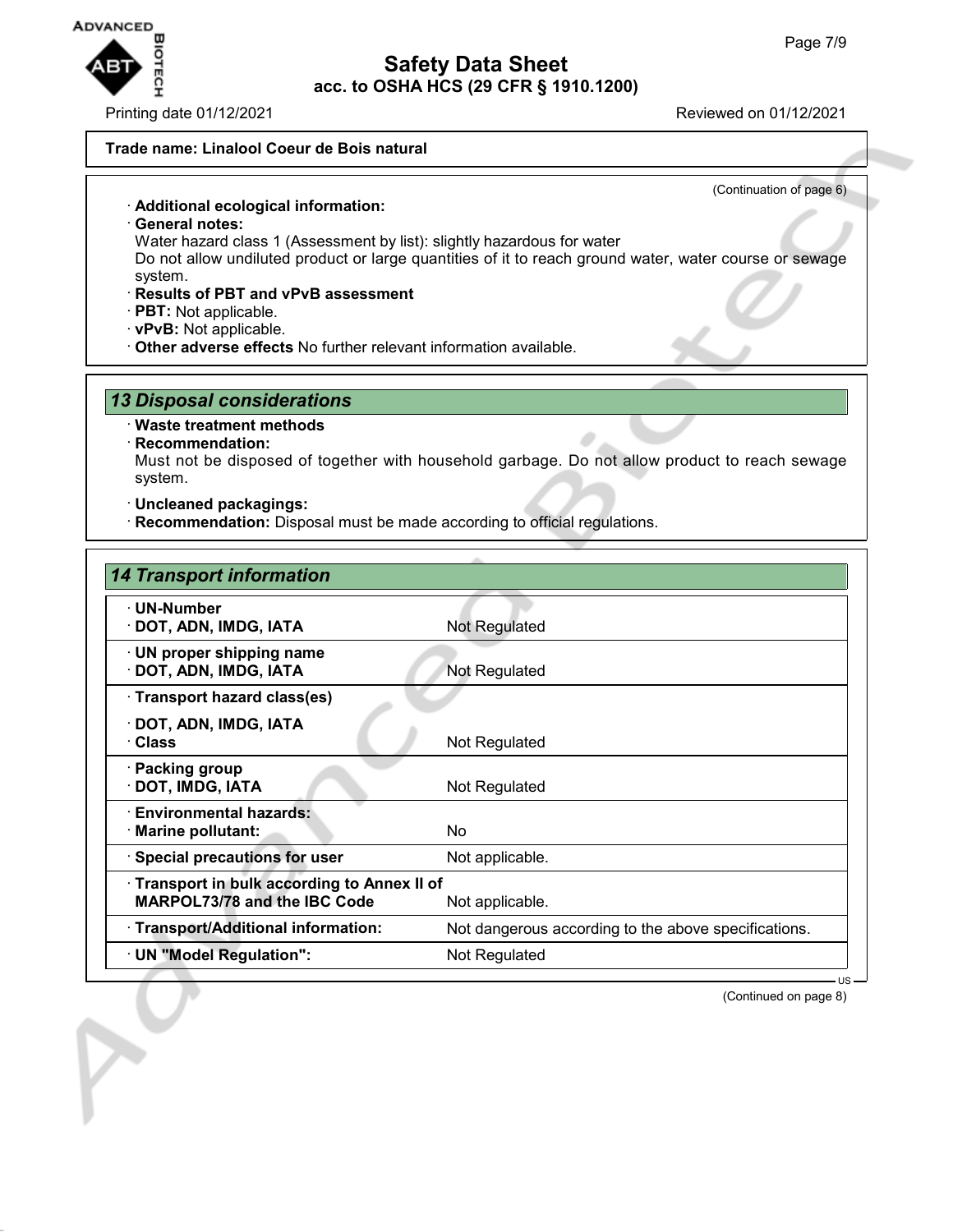

## Printing date 01/12/2021 Reviewed on 01/12/2021

## **Trade name: Linalool Coeur de Bois natural**

(Continuation of page 7)

|                              | <b>15 Regulatory information</b>                                                                                                                                                                                                                                                                                           |
|------------------------------|----------------------------------------------------------------------------------------------------------------------------------------------------------------------------------------------------------------------------------------------------------------------------------------------------------------------------|
| · Sara                       | Safety, health and environmental regulations/legislation specific for the substance or mixture                                                                                                                                                                                                                             |
|                              | · Section 355 (extremely hazardous substances):                                                                                                                                                                                                                                                                            |
|                              | Substance is not listed.                                                                                                                                                                                                                                                                                                   |
|                              | · Section 313 (Specific toxic chemical listings):                                                                                                                                                                                                                                                                          |
|                              | Substance is not listed.                                                                                                                                                                                                                                                                                                   |
|                              | · TSCA (Toxic Substances Control Act):                                                                                                                                                                                                                                                                                     |
| <b>ACTIVE</b>                |                                                                                                                                                                                                                                                                                                                            |
|                              | <b>Hazardous Air Pollutants</b>                                                                                                                                                                                                                                                                                            |
|                              | Substance is not listed.                                                                                                                                                                                                                                                                                                   |
| · Proposition 65             |                                                                                                                                                                                                                                                                                                                            |
|                              | Chemicals known to cause cancer:                                                                                                                                                                                                                                                                                           |
|                              | Substance is not listed.                                                                                                                                                                                                                                                                                                   |
|                              | Chemicals known to cause reproductive toxicity for females:                                                                                                                                                                                                                                                                |
|                              | Substance is not listed.                                                                                                                                                                                                                                                                                                   |
|                              | Chemicals known to cause reproductive toxicity for males:                                                                                                                                                                                                                                                                  |
|                              | Substance is not listed.                                                                                                                                                                                                                                                                                                   |
|                              | Chemicals known to cause developmental toxicity:                                                                                                                                                                                                                                                                           |
|                              | Substance is not listed.                                                                                                                                                                                                                                                                                                   |
|                              | Carcinogenic categories                                                                                                                                                                                                                                                                                                    |
|                              | <b>EPA (Environmental Protection Agency)</b>                                                                                                                                                                                                                                                                               |
|                              | Substance is not listed.                                                                                                                                                                                                                                                                                                   |
|                              | TLV (Threshold Limit Value established by ACGIH)                                                                                                                                                                                                                                                                           |
|                              | Substance is not listed.                                                                                                                                                                                                                                                                                                   |
|                              | · NIOSH-Ca (National Institute for Occupational Safety and Health)                                                                                                                                                                                                                                                         |
|                              | Substance is not listed.                                                                                                                                                                                                                                                                                                   |
| · Hazard pictograms<br>GHS07 | <b>GHS label elements</b><br>Pictograms on label shall be in the shape of a square set at a point and shall include a black hazard<br>symbol on a white background with a red frame sufficiently wide to be clearly visible.<br>The substance is classified and labeled according to the Globally Harmonized System (GHS). |
|                              | · Signal word Warning                                                                                                                                                                                                                                                                                                      |
| Linalool                     | · Hazard-determining components of labeling:                                                                                                                                                                                                                                                                               |
| · Hazard statements          |                                                                                                                                                                                                                                                                                                                            |
|                              | H227 Combustible liquid.<br>H315 Causes skin irritation.                                                                                                                                                                                                                                                                   |